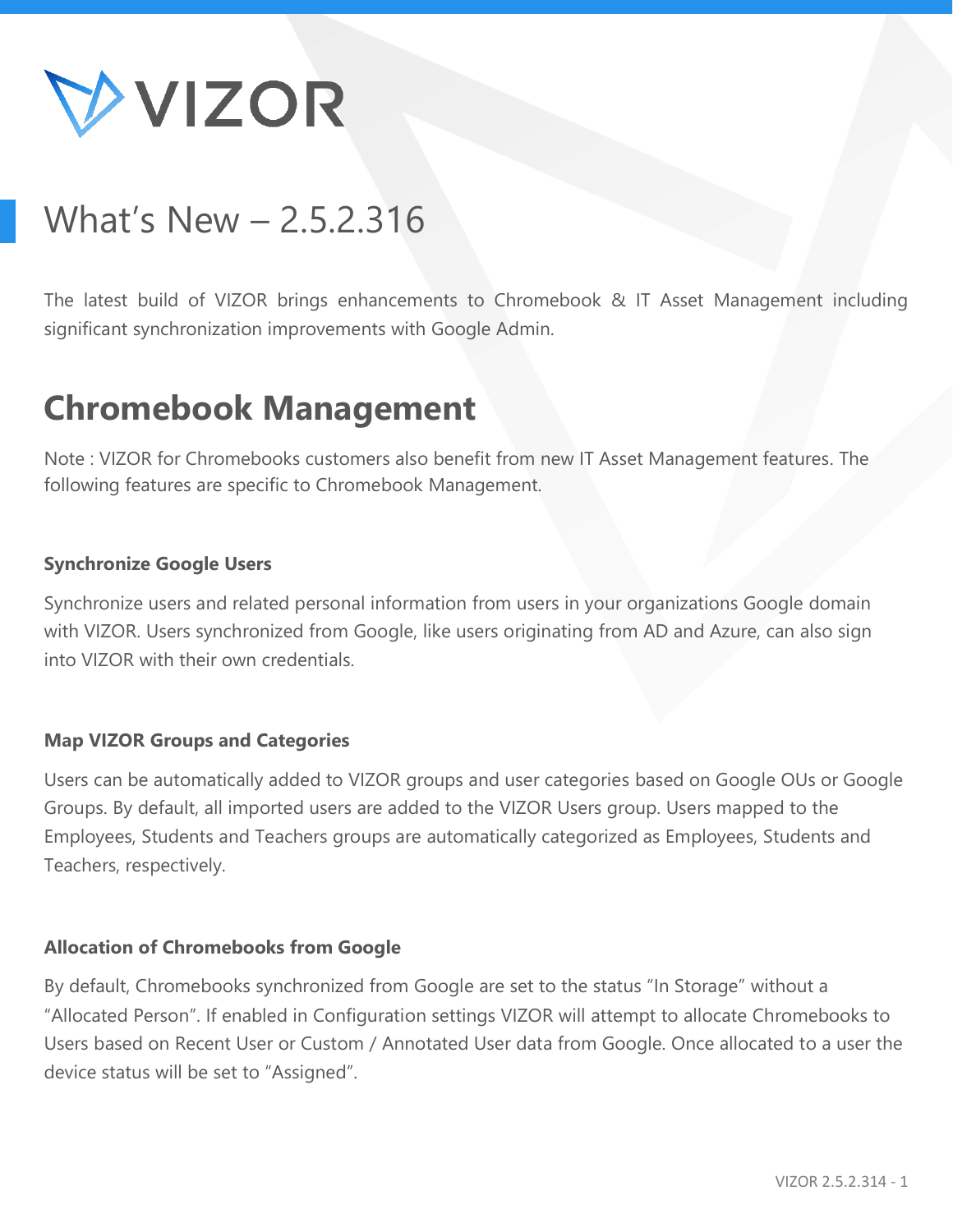## **Google Location Synchronization**

Locations can now be synchronized from Google using users' Area, Building ID, Floor, Room and Desk location data as required.

## **Lost Devices OU**

VIZOR Administrators can now specify a "Lost OU". Devices with status Lost in VIZOR will be moved to this OU in Google if defined. As previously, if the Lost OU is not defined, the device will be disabled in Google.

## **Google Annotated Fields Synchronization**

Chromebook Annotated Fields can be optionally synchronized with VIZOR by enabling Import Annotated Fields. Annotated Fields synchronization is bi-directional. VIZOR will synchronize the following Google fields:

| <b>VIZOR Field</b>         | <b>Google Field</b>         |
|----------------------------|-----------------------------|
| <b>Allocated to Person</b> | Custom / Annotated User     |
| Location                   | Custom / Annotated Location |
| <b>Asset Tag</b>           | Custom / Annotated Asset ID |
| <b>Notes</b>               | <b>Custom Notes</b>         |

## **IT Asset Management**

## **Automatically set Asset status based on Custom Conditions**

VIZOR administrators can now automatically set the status of assets to Lost, In Repair, In Stock and Retired based on custom conditions. For example, if you have retired all Iomega Drives and Compaq servers, administrators can create a rule based on these conditions to set the status of all applicable assets to Retired.

### **Configurable User Assets Columns**

When viewing the details of users, the assets assigned to the user or role can now show any valid asset field columns. Columns can be defined using the Layout Editor.